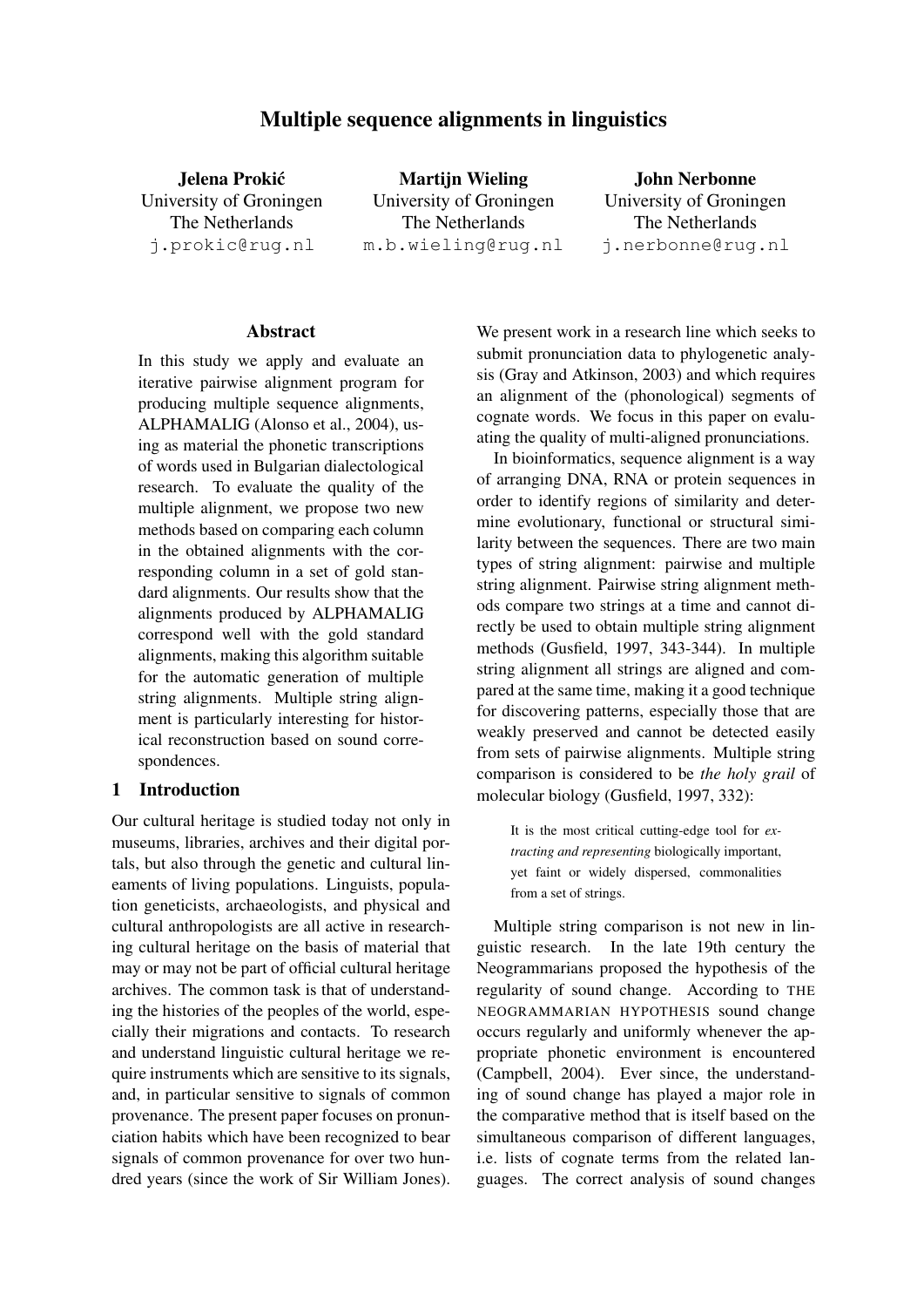requires the simultaneous examination of corresponding sounds in order to compare hypotheses about their evolution. Alignment identifies which sounds correspond. Historical linguists align the sequences manually, while we seek to automate this process.

In recent years there has been a strong focus in historical linguistics on the introduction of quantitative methods in order to develop tools for the comparison and classification of languages. For example, in his PhD thesis, Kondrak (2002) presents algorithms for the reconstruction of proto-languages from cognates. Warnow et al. (2006) applied methods taken from phylogenetics on Indo-European phonetic data in order to model language evolution. Heeringa and Joseph (2007) applied the Levensthein algorithm to the Dutch pronunciation data taken from *Reeks Nederlandse Dialectatlassen* and tried to reconstruct a 'proto-language' of Dutch dialects using the pairwise alignments.

Studies in historical linguistics and dialectometry where string comparison is used as a basis for calculating the distances between language varieties will profit from tools to multi-align strings automatically and to calculate the distances between them. Good multiple alignment is of benefit to all those methods in diachronic linguistics such as the comparative reconstruction method or the so-called CHARACTER-BASED METHODS taken from phylogenetics, which have also been successfully applied in linguistics (Gray and Jordan, 2000; Gray and Atkinson, 2003; Atkinson et al., 2005; Warnow et al., 2006). The multialignment systems can help historical linguistics by reducing the human labor needed to detect the regular sound correspondences and cognate pairs of words. They also systematize the linguistic knowledge in intuitive alignments, and provide a basis for the application of the quantitative methods that lead to a better understanding of language variation and language change.

In this study we apply an iterative pairwise alignment program for linguistics, ALPHAMA-LIG, on phonetic transcriptions of words used in dialectological research. We automatically multialign all transcriptions and compare these generated alignments with manually aligned gold standard alignments. At the same time we propose two methods for the evaluation of the multiple sequence alignments (MSA).

The structure of this paper is as follows. An example of a multiple alignment and a discussion of the advantages over pairwise alignment is given in the next section, after which we discuss our data set in section 3. Section 4 explains the iterative pairwise alignment algorithm and the program ALPHAMALIG. Section 5 discusses the gold standard and two baselines, while section 6 discusses the novel evaluation procedures. The results are given in section 7 and we end this paper with a discussion in section 8.

## 2 Example of Multiple Sequence Alignment

In this section we will give an example of the automatically multi-aligned strings from our data set and point out some important features of the simultaneous comparison of more than two strings.

| village1 | $\alpha$ |   |   |   |   |
|----------|----------|---|---|---|---|
| village2 | ά        | Z | e |   |   |
| village3 | 'n       | S |   |   |   |
| village4 | ά        | S |   |   |   |
| village5 | 'n       | Z | e | k | a |
| village6 | 'ε       |   |   |   |   |
| village7 | D        | S |   |   |   |

Figure 1: Example of multiple string alignment

In Figure 1 we have multi-aligned pronunciations of the word *az* 'I' automatically generated by ALPHAMALIG. The advantages of this kind of alignment over pairwise alignment are twofold:

- First, it is easier to detect and process corresponding phones in words and their alternations (like  $\lceil \alpha \rceil$  and  $\lceil \epsilon \rceil$  and  $\lceil \alpha \rceil$  in the second column in Figure 1).
- Second, the distances/similarities between strings can be different in pairwise comparison as opposed to multiple comparison. This is so because multi-aligned strings, unlike pairwise aligned strings, contain information on the positions where phones were inserted or deleted in both strings. For example, in Figure 1 the pairwise alignment of the pronunciations from village 1 and village 3 would be:

| village1 | ้ต |   |
|----------|----|---|
| village3 | ้ต | s |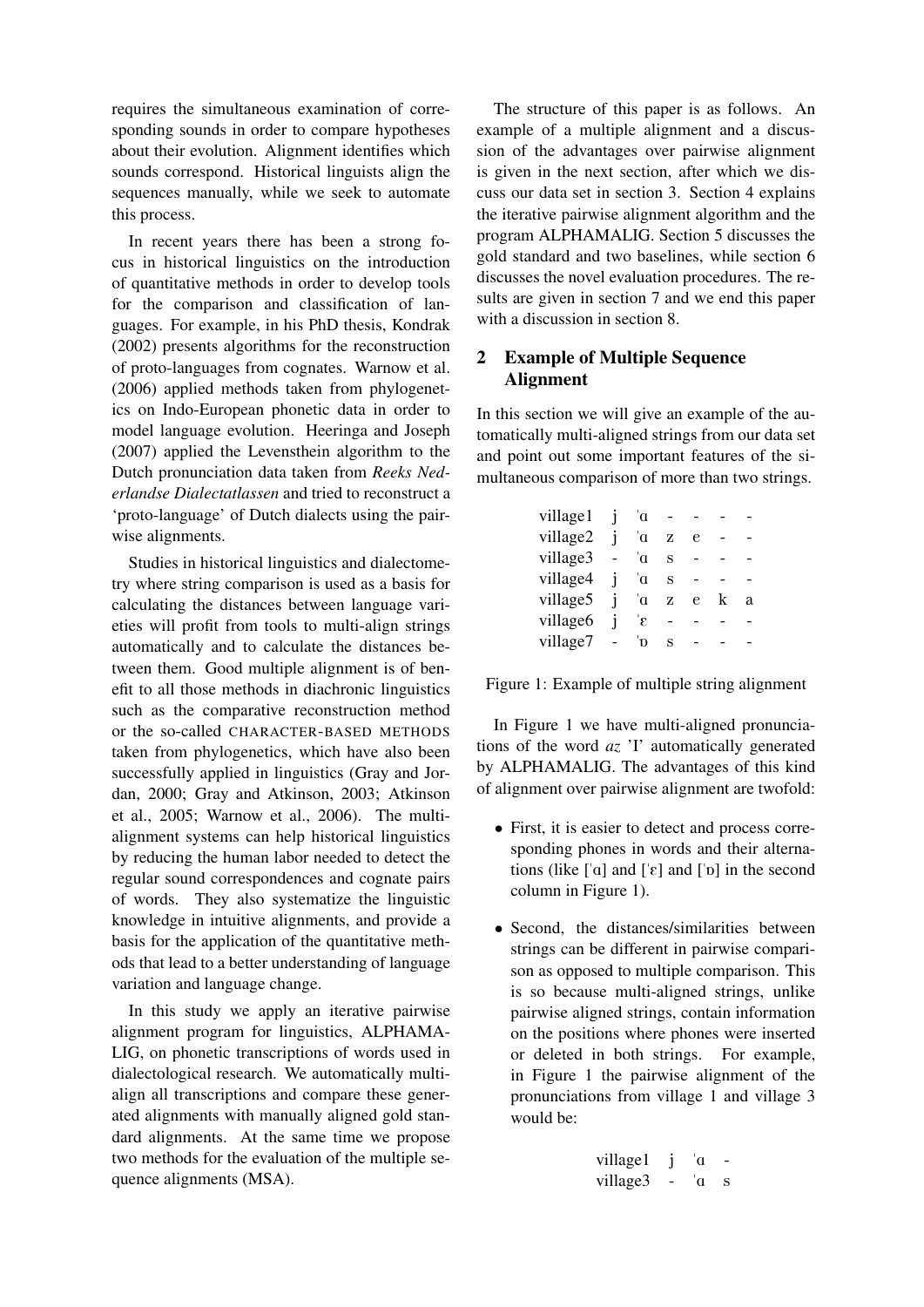These two alignments have one matching element out of three in total, which means that the similarity between them is  $1/3$  = 0.33. At the same time the similarity between these two strings calculated based on the multi-aligned strings in Figure 1 would be  $4/6 = 0.66$ . The measurement based on multi-alignment takes the common missing material into account as well.

### 3 Data set

The data set used in this paper consists of phonetic transcriptions of 152 words collected from 197 sites evenly distributed all over Bulgaria. It is part of the project *Buldialect—Measuring linguistic unity and diversity in Europe*. <sup>1</sup> Pronunciations of almost all words were collected from all the sites and for some words there are multiple pronunciations per site. Phonetic transcriptions include various diacritics and suprasegmentals, making the total number of unique characters (types) in the data set 98.<sup>2</sup>

### 4 Iterative pairwise alignment

Multiple alignment algorithms iteratively merge two multiple alignments of two subsets of strings into a single multiple alignment that is union of those subsets (Gusfield, 1997). The simplest approach is to align the two strings that have the minimum distance over all pairs of strings and iteratively align strings having the smallest distance to the already aligned strings in order to generate a new multiple alignment. Other algorithms use different initializations and different criteria in selecting the new alignments to merge. Some begin with the longest (low cost) alignment instead of the least cost absolutely. A string with the smallest edit distance to any of the already merged strings is chosen to be added to the strings in the multiple alignment. In choosing the pair with the minimal distance, all algorithms are greedy, and risk missing optimal alignments.

ALPHAMALIG is an iterative pairwise alignment program for bilingual text alignment. It uses the strategy of merging multiple alignments of subsets of strings, instead of adding just one string

at the time to the already aligned strings. $3$  It was originally developed to align corresponding words in bilingual texts, i.e. with textual data, but it functions with any data that can be represented as a sequence of symbols of a finite alphabet. In addition to the input sequences, the program needs to know the alphabet and the distances between each token pair and each pair consisting of a token and a gap.

In order to perform multiple sequence alignments of X-SAMPA word transcriptions we modified ALPHAMALIG slightly so it could work with the tokens that consist of more than one symbol, such as ["e], ["e:] and [t\_S]. The distances between the tokens were specified in such a way that vowels can be aligned only with vowels and consonants only with consonants. The same tokens are treated as identical and the distance between them is set to 0. The distance between any token in the data set to a gap symbol has the same cost as replacing a vowel with a vowel or a consonant with a consonant. Except for this very general linguistic knowledge, no other data-specific information was given to the program. In this research we do not use any phonetic features in order to define the segments more precisely and to calculate the distances between them in a more sensitive way than just making a binary 'match/does-not-matchdistinction', since we want to keep the system language independent and robust to the highest possible degree.

### 5 Gold standard and baseline

In order to evaluate the performance of AL-PHAMALIG, we compared the alignments obtained using this program to the manually aligned strings, our gold standard, and to the alignments obtained using two very simple techniques that are described next: simple baseline and advanced baseline.

#### 5.1 Simple baseline

The simplest way of aligning two strings would be to align the first element from one string with the first element from the other string, the second element with the second and so on. If two strings are not of equal length, the remaining unaligned tokens are aligned with the gap symbol which rep-

<sup>&</sup>lt;sup>1</sup>The project is sponsored by Volkswagen Stiftung. More information can be found at http://sfs.unituebingen.de/dialectometry.

<sup>&</sup>lt;sup>2</sup>The data is publicly available and can be found at http://www.bultreebank.org/BulDialects/index.html.

<sup>&</sup>lt;sup>3</sup>More information on ALPHAMALIG can be found at http://alggen.lsi.upc.es/recerca/align/alphamalig/introalphamalig.html.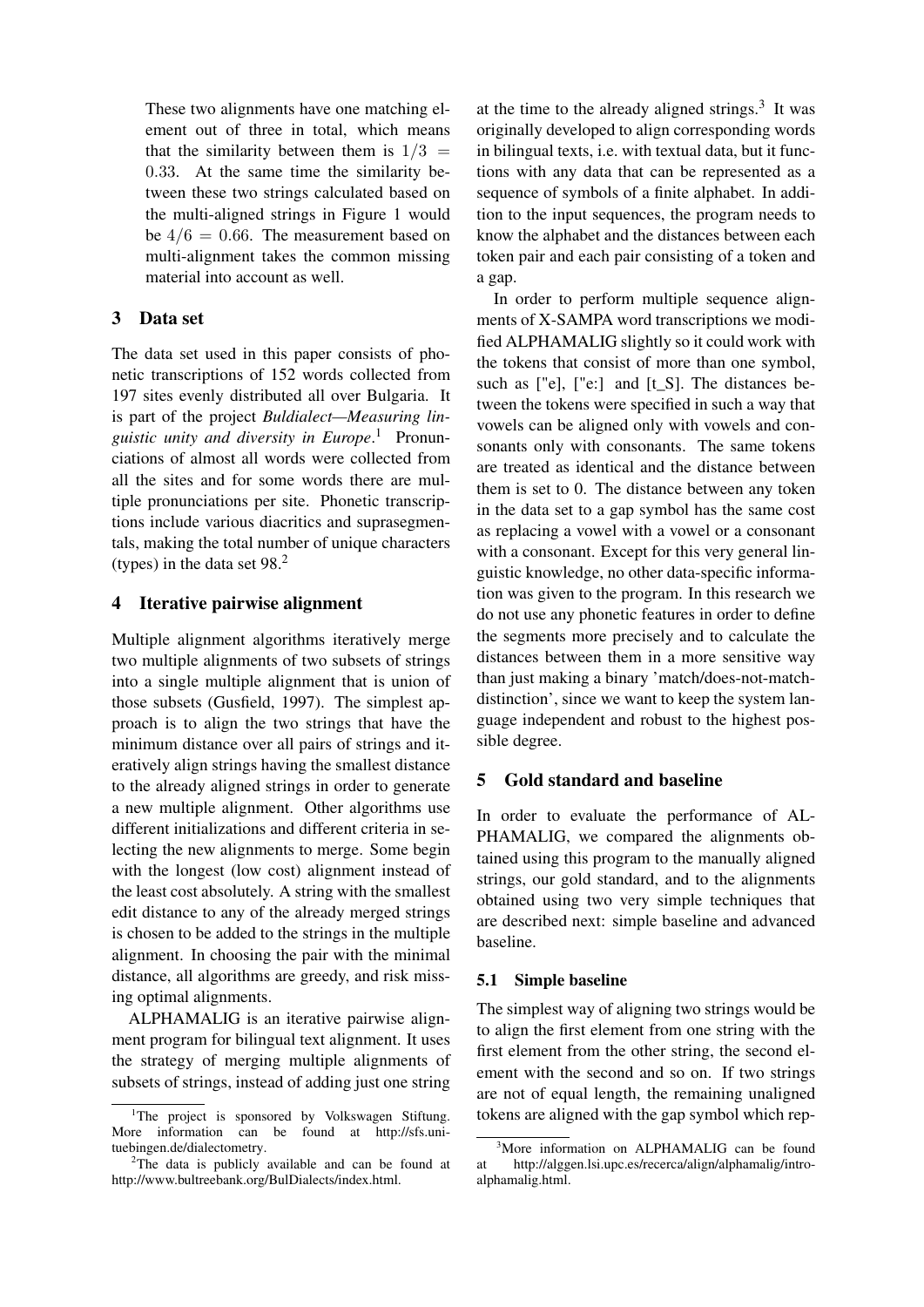resents an insertion or a deletion. This is the alignment implicit in Hamming distance, which ignores insertions and deletions.

By applying this simple method, we obtained multiple sequence alignments for all words in our data set. An example of such a multiple sequence alignment is shown in Figure 2. These alignments were used to check how difficult the multiple sequence alignment task is for our data and how much improvement is obtained using more advanced techniques to multi-align strings.

$$
\begin{array}{ccc}\nj & \alpha & - & - \\
j & \alpha & z & e \\
\alpha & \beta & - & -\n\end{array}
$$

Figure 2: Simple baseline

### 5.2 Advanced baseline

Our second baseline is more advanced than the first and was created using the following procedure:

- 1. for each word the longest string among all pronunciations is located
- 2. all strings are pairwise aligned against the longest string using the Levensthein algorithm (Heeringa, 2004). We refer to both sequences in a pairwise alignment as ALIGN-MENT LINES. Note that alignment lines include hyphens indicating the places of insertions and deletions.
- 3. the alignment lines—all of equal length—are extracted
- 4. all extracted alignment lines are placed below each other to form the multiple alignment

An example of combining pairwise alignments against the longest string (in this case [j'aze]) is shown in Figure 3.

### 5.3 Gold standard

Our gold standard was created by manually correcting the advanced baseline alignments described in the previous section. The gold standard results and both baseline results consist of 152 files with multi-aligned strings, one for each word. The pronunciations are ordered alphabetically according to the village they come from. If there are more pronunciations per site, they are all present, one under the other.

| $j$ $\alpha$ $z$ $e$<br>$j \alpha$ - - |  |                                                           |  | $j$ $a$ $z$ $e$<br>$-$ a $\int$ - |  |
|----------------------------------------|--|-----------------------------------------------------------|--|-----------------------------------|--|
|                                        |  | $j \alpha$ - -<br>$j$ $a$ $z$ $e$<br>$ \alpha$ $\int$ $-$ |  |                                   |  |

Figure 3: Advanced baseline. The top two alignments each contain two alignment lines, and the bottom one contains three.

## 6 Evaluation

Although multiple sequence alignments are broadly used in molecular biology, there is still no widely accepted objective function for evaluating the goodness of the multiple aligned strings (Gusfield, 1997). The quality of the existing methods used to produce multiple sequence alignments is judged by the 'biological meaning of the alignments they produce'. Since strings in linguistics cannot be judged by the biological criteria used in string evaluation in biology, we were forced to propose evaluation methods that would be suitable for the strings in question. One of the advantages we had was the existence of the gold standard alignments, which made our task easier and more straightforward—in order to determine the quality of the multi-aligned strings, we compare outputs of the different algorithms to the gold standard. Since there is no off-the-shelf method that can be used for comparison of multialigned strings to a gold standard, we propose two novel methods—one sensitive to the order of columns in two alignments and another that takes into account only the content of each column.

## 6.1 Column dependent method

The first method we developed compares the contents of the columns and also takes the column sequence into account. The column dependent evaluation (CDE) procedure is as follows:

• Each gold standard column is compared to the most similar column out of two neighboring columns of a candidate multiple alignment. The two neighboring columns depend on the previous matched column  $i$  and have indices  $j + 1$  and  $j + 2$  (at the start  $j = 0$ ). It is possible that there are columns in the candidate multiple alignment which remain unmatched, as well as columns at the end of the gold standard which remain unmatched.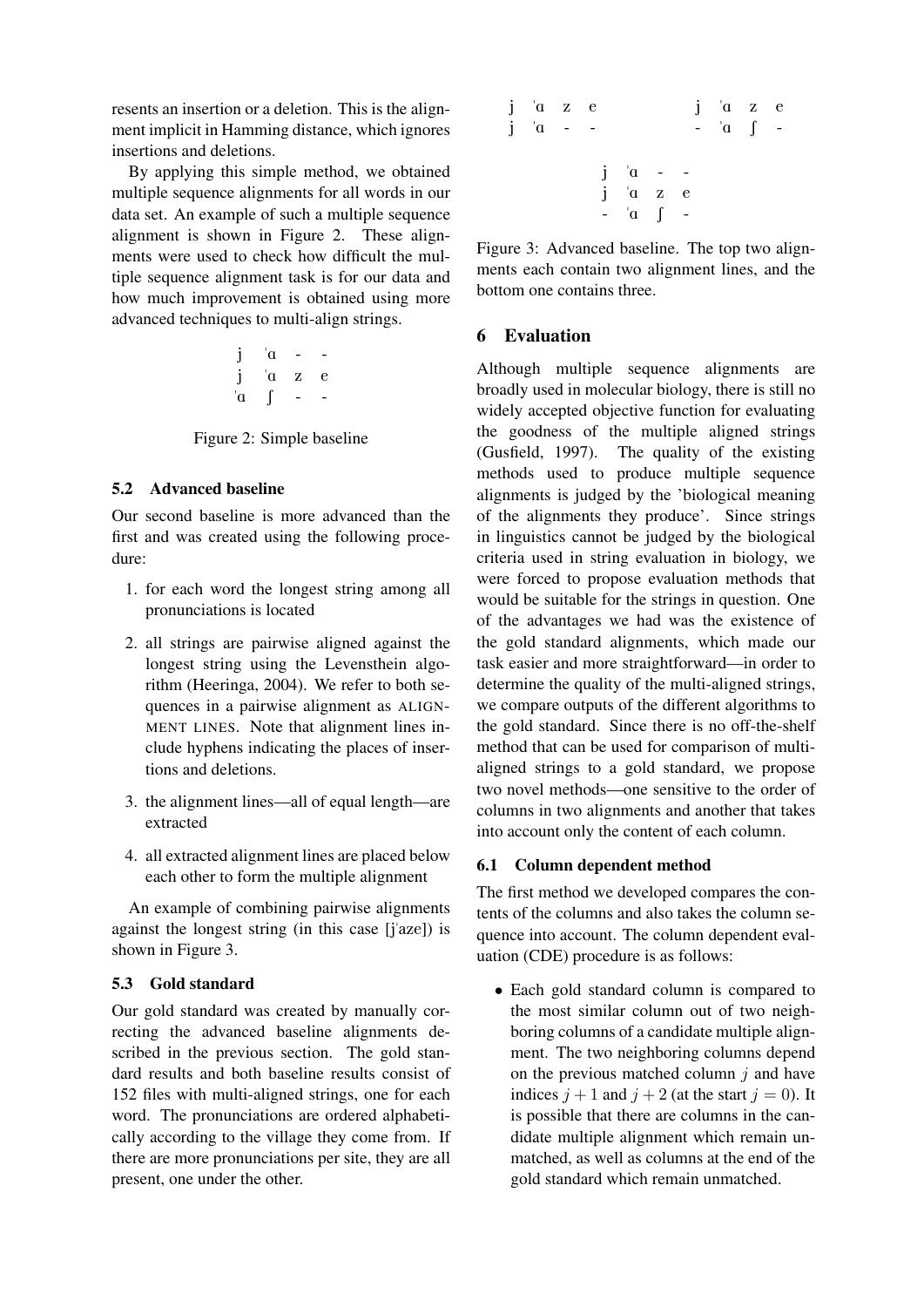- The similarity of a candidate column with a gold standard column is calculated by dividing the number of correctly placed elements in every candidate column by the total number of elements in the column. A score of 1 indicates perfect overlap, while a score of 0 indicates the columns have no elements in common.
- The similarity score of the whole multiple alignment (for a single word) is calculated by summing the similarity score of each candidate column and dividing it by the total number of matched columns plus the total number of unmatched columns in both multiple alignments.
- The final similarity score between the set of gold standard alignments with the set of candidate multiple alignments is calculated by averaging the multiple alignment similarity scores for all strings.

As an example consider the multiple alignments in Figure 4, with the gold standard alignment (GS) on the left and the generated alignment (GA) on the right.

|  | $w$ $r^j$ ' $\varepsilon$ m $e$ |  |  | $w - r^{j}$ ' $\varepsilon$ m $e$ |  |
|--|---------------------------------|--|--|-----------------------------------|--|
|  | v r 'e m i                      |  |  | $v - r$ 'e m i                    |  |
|  | u r <sup>J</sup> 'e m i         |  |  | $- u r$ 'e m i                    |  |
|  | $v$ $r^j$ 'e m i                |  |  | $v - r^{j}$ 'e m i                |  |

Figure 4: GS and ALPHAMALIG multiple string alignments, the gold standard alignment left, the ALPHAMALIG output right.

The evaluation starts by comparing the first column of the GS with the first and second column of the GA. The first column of the GA is the best match, since the similarity score between the first columns is 0.75 (3 out of 4 elements match). In similar fashion, the second column of the GS is compared with the second and the third column of the GA and matched with the third column of GA with a similarity score of 1 (all elements match). The third GS column is matched with the fourth GA column, the fourth GS column with the fifth GA column and the fifth GS column with the sixth GA column (all three having a similarity score of 1). As a consequence, the second column of the GA remains unmatched. In total, five columns are matched and one column remains unmatched. The total score of the GA equals:

$$
\frac{(0.75+1+1+1+1)}{(5+1)} = 0.792
$$

It is clear that this method punishes unmatched columns by increasing the value of the denominator in the similarity score calculation. As a consequence, swapped columns are punished severely, which is illustrated in Figure 5.

| $\sigma$ $\vec{r}$ $\theta$ $\vec{j}$ -                                                                                                                                                                                                                                |  |  | $\begin{bmatrix} 0 & r^{j} & \vartheta & - & j \end{bmatrix}$ |  |  |
|------------------------------------------------------------------------------------------------------------------------------------------------------------------------------------------------------------------------------------------------------------------------|--|--|---------------------------------------------------------------|--|--|
| $\int_0^1$ o $r^j$ o $\int_0^1$ o $\int_0^1$ o $\int_0^1$ o $\int_0^1$ o $\int_0^1$ o $\int_0^1$ o $\int_0^1$ o $\int_0^1$ o $\int_0^1$ o $\int_0^1$ o $\int_0^1$ o $\int_0^1$ o $\int_0^1$ o $\int_0^1$ o $\int_0^1$ o $\int_0^1$ o $\int_0^1$ o $\int_0^1$ o $\int_$ |  |  | $\sigma$ or $\sigma$ is the object                            |  |  |
| $\cdot$ o $r^j$ a f -                                                                                                                                                                                                                                                  |  |  | $\alpha$ o $r^j$ a - f                                        |  |  |

Figure 5: Two alignments with swapped columns

In the alignments in Figure 5, the first three columns of GS would be matched with the first three columns of GA with a score of 1, the fourth would be matched with the fifth, and two columns would be left unmatched: the fifth GS column and the fourth GA column yielding a total similarity score of  $4/6 = 0.66$ . Especially in this case this is undesirable, as both sequences of these columns represent equally reasonable multiple alignment and should have a total similarity score of 1. We therefore need a less strict evaluation method which does not insist on the exact ordering. An alternative method is introduced and discussed in the following section.

#### 6.2 Modified Rand Index

In developing an alternative evaluation we proceeded from the insight that the columns of a multiple alignment are a sort of PARTITION of the elements of the alignment strings, i.e., they constitute a set of disjoint multi-sets whose union is the entire multi-set of segments in the multiple alignment. Each column effectively assigns its segments to a partition, which clearly cannot overlap with the elements of another column (partition). Since every segment must fall within some column, the assignment is also exhaustive.

Our second evaluation method is therefore based on the modified Rand index (Hubert and Arabie, 1985). The modified Rand index is used in classification for comparing two different partitions of a finite set of objects. It is based on the Rand index (Rand, 1971), one of the most popular measures for comparing the degree to which partitions agree (in classification).

Given a set of *n* elements  $S = o_1, \dots o_n$  and two partitions of  $S, U$  and  $V$ , the Rand index  $R$  is defined as: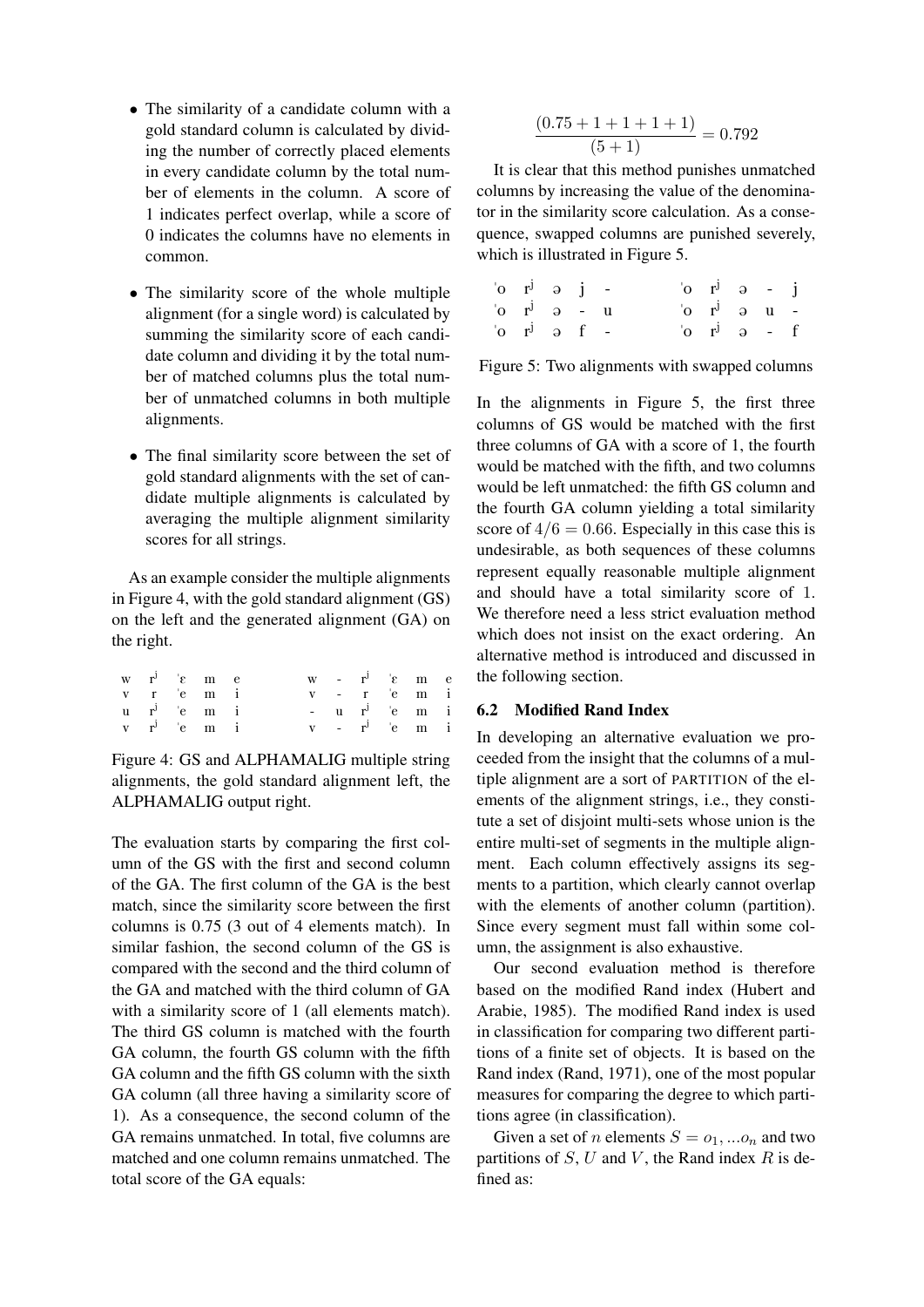$$
R = \frac{a+b}{a+b+c+d}
$$

where:

- $a$ : the number of pairs of elements in  $S$  that are in the same set (column) in  $U$  and in the same set in V
- $b$ : the number of pairs of elements in  $S$  that are in different sets (columns) in  $U$  and in different sets in V
- $c$ : the number of pairs of elements in  $S$  that are in the same set in  $U$  and in different sets in V
- $d$ : the number of pairs of elements in  $S$  that are in different sets in  $U$  and in the same set in  $V$

Consequently, a and b are the number of pairs of elements on which two classifications agree, while c and d are the number of pairs of elements on which they disagree. In our case classifications agree about concrete segment tokens only in the cases where they appear in the same columns in the alignments.

The value of Rand index ranges between 0 and 1, with 0 indicating that the two partitions (multialignments) do not agree on any pair of points and 1 indicating that the data partitions are exactly the same.<sup>4</sup> A problem with the Rand index is that it does not return a constant value (zero) if two partitions are picked at random. Hubert and Arabie (1985) suggested a modification of the Rand index (MRI) that corrects this property. It can be expressed in the general form as:

 $MRI = \frac{Rand index - Expected index}{M}$ Maximum index − Expected index

The expected index is the expected number of pairs which would be placed in the same set in  $U$ and in the same set in  $V$  by chance. The maximum index represents the maximum number of objects that can be put in the same set in  $U$  and in the same set in V. The MRI value ranges between  $-1$ and 1, with perfect overlap being indicated by 1 and values  $\leq 0$  indicating no overlap. For a more detailed explanation of the modified Rand index, please refer to Hubert and Arabie (1985).

We would like to emphasize that it is clear that the set of columns of a multi-alignment have more structure than a partition *sec*, in particular because the columns (subpartitions) are ordered, unlike the subpartitions in a partition. But we shall compensate for this difference by explicitly marking order.

| $^{\circ}$ O [1] | $r^{j}$ [2]                                    | $\Theta$ [3] | j[4]   | -                        |
|------------------|------------------------------------------------|--------------|--------|--------------------------|
| $^{\circ}$ O [5] | $r^{j}$ [6]                                    | ə [7]        | $\sim$ | u [8]                    |
|                  | $'o [9]$ $r^{J} [10]$ $\partial [11]$ $f [12]$ |              |        | $\overline{\phantom{a}}$ |

Figure 6: Annotated alignment

In our study, each segment token in each transcription was treated as a different object (see Figure 6), and every column was taken to be a subpartition to which segment tokens are assigned. Both alignments in Figure 5 have 12 phones that are put into 5 groups. We "tag" each token sequentially in order to distinguish the different tokens of a single segment from each other, but note that the way we do this also introduces an order sensitivity in the measure. The two partitions obtained are:

| $GS1 = \{1,5,9\}$  | $GA1 = \{1,5,9\}$  |
|--------------------|--------------------|
| $GS2 = \{2,6,10\}$ | $GA2 = \{2,6,10\}$ |
| $GS3 = \{3,7,11\}$ | $GA3 = \{3,7,11\}$ |
| $GS4 = \{4,12\}$   | $GA4 = \{8\}$      |
| $GS5 = \{8\}$      | $GAS = \{4,12\}$   |

Using the modified Rand index the quality of each column is checked, regardless of whether the columns are in order. The MRI for the alignments in Figure 5 will be 1, because both alignments group segment tokens in the same way. Even though columns four and five are swapped, in both classifications phones [j] and [f] are grouped together, while sound [u] forms a separate group.

The MRI itself only takes into account the quality of each column separately since it simply checks whether the same elements are together in the candidate alignment as in the gold-standard alignment. It is therefore insensitive to the ordering of columns. While it may have seemed counterintuitive linguistically to proceed from an orderinsensitive measure, the comparison of "tagged tokens" described above effectively reintroduces order sensitivity.

In the next section we describe the results of applying both evaluation methods on the automatically generated multiple alignments.

<sup>&</sup>lt;sup>4</sup>In dialectometry, this index was used by Heeringa et al. (2002) to validate dialect clustering methods.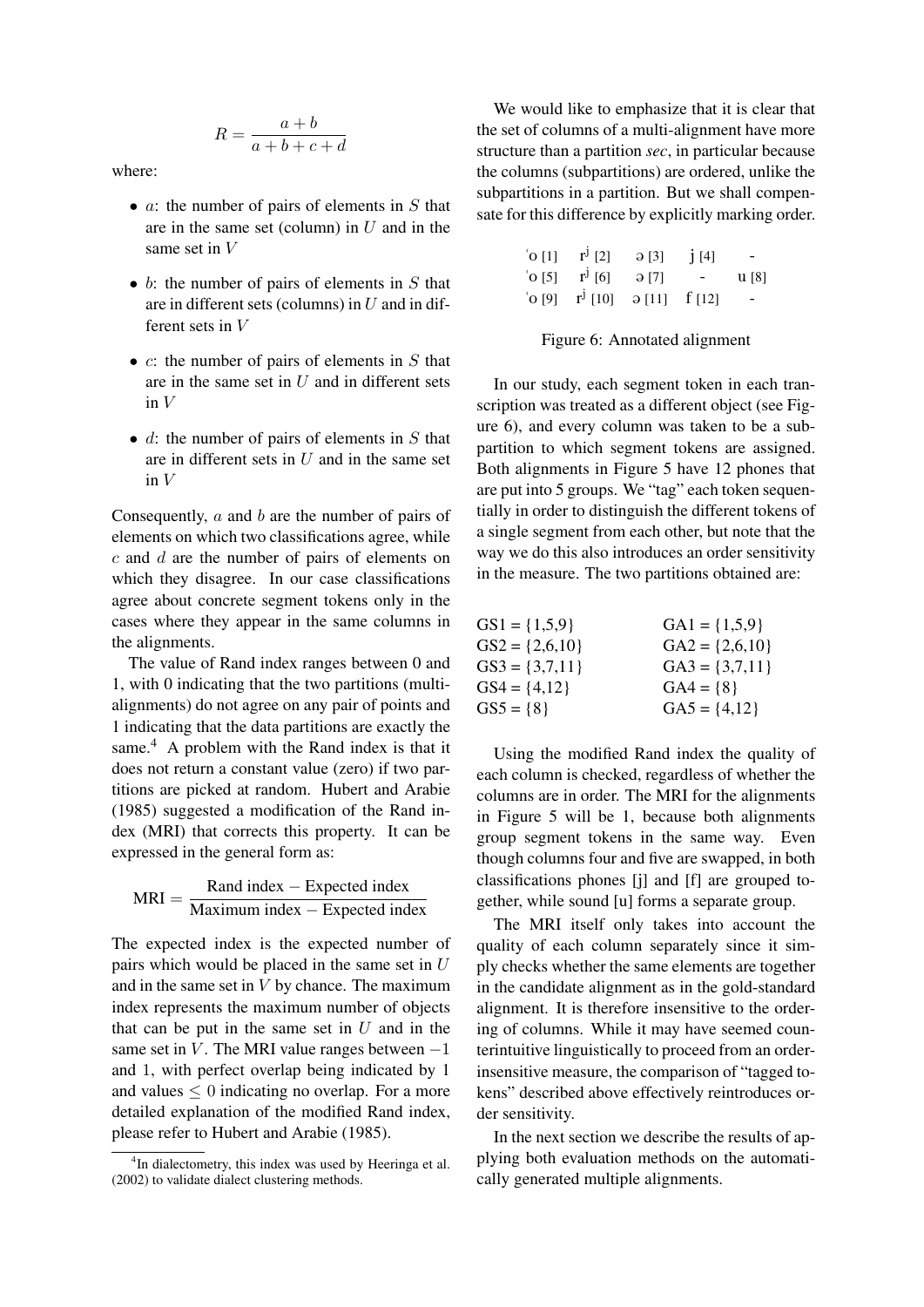### 7 Results

After comparing all files of the baseline algorithms and ALPHAMALIG against the gold standard files according to the column dependent evaluation method and the modified Rand index, the average score is calculated by summing up all scores and dividing them by the number of word files (152).

The results are given in Table 1 and also include the number of words with perfect multialignments (i.e. identical to the gold standard). Using CDE, ALPHAMALIG scored 0.932 out of 1.0 with 103 perfectly aligned files. The result for the simple baseline was 0.710 with 44 perfectly aligned files. As expected, the result for the advanced baseline was in between these two results—0.869 with 72 files that were completely identical to the GS files. Using MRI to evaluate the alignments generated we obtained generally higher scores for all three algorithms, but with the same ordering. ALPHAMALIG scored 0.982, with 104 perfectly aligned files. The advanced baseline had a lower score of 0.937 and 74 perfect alignments. The simple baseline performed worse, scoring 0.848 and having 44 perfectly aligned files.

The scores of the CDE evaluation method are lower than the MRI scores, which is due to the first method's problematic sensitivity to column ordering in the alignments. It is clear that in both evaluation methods ALPHAMALIG outperforms both baseline alignments by a wide margin.

It is important to notice that the scores for the simple baseline are reasonably high, which can be explained by the structure of our data set. The variation of word pronunciations is relatively small, making string alignment easier. However, ALPHAMALIG obtained much higher scores using both evaluation methods.

Additional qualitative error analysis reveals that the errors of ALPHAMALIG are mostly caused by the vowel-vowel consonant-consonant alignment restriction. In the data set there are 21 files that contain metathesis. Since vowel-consonant alignments were not allowed in ALPHAMALIG, alignments produced by this algorithm were different from the gold standard, as illustrated in Figure 7.

The vowel-consonant restriction is also responsible for wrong alignments in some words where metathesis is not present, but where the vowelconsonant alignment is still preferred over align-

| $v = 1$ $x = k$              |  |  | $v-1$ $v- k$ |  |
|------------------------------|--|--|--------------|--|
| $v \quad 'x \quad 1 \quad k$ |  |  | $v - 'x 1 k$ |  |

Figure 7: Two alignments with metathesis

ing vowels and/or consonants with a gap (see for example Figure 4).

The other type of error present in the AL-PHAMALIG alignments is caused by the fact that all vowel-vowel and consonant-consonant distances receive the same weight. In Figure 8 the alignment of word *bjahme* 'were' produced by ALPHAMALIG is wrong because instead of aligning [m<sup>j</sup>] with [m] and [m] it is wrongly aligned with  $[x]$  and  $[x]$ , while  $[x]$  is aligned with  $\left[\left[\right]\right]$  instead of aligning it with  $\left[x\right]$  and  $\left[x\right]$ .

|  |  | $\begin{array}{cccccccccccccc} b & c & f & u & x & - & m & e & - \end{array}$ |  |  |
|--|--|-------------------------------------------------------------------------------|--|--|
|  |  | $b^j$ $a$ - - $x$ - $m$ i -                                                   |  |  |
|  |  | b $e$ <b>x</b> - $m^{j}$ - - $\gamma$ -                                       |  |  |

Figure 8: Alignment error produced by AL-PHAMALIG

### 8 Discussion and future work

In this study we presented a first attempt to automatically multi-align phonetic transcriptions. The algorithm we used to generate alignments has been shown to be very reliable, produce alignments of good quality, with less than  $2\%$  error at the segment level. In this study we used only very simple linguistic knowledge in order to align strings. The only restriction we imposed was that a vowel should only be aligned with a vowel and a consonant only with a consonant. The system has shown to be very robust and to produce good quality alignments with a very limited information on the distances between the tokens. However, in the future we would like to apply this algorithm using more detailed segment distances, so that we can work without vowel-consonant restrictions. Using more detailed language specific feature system for each phone, we believe we may be able to improve the produced alignments further. This especially holds for the type of errors illustrated in Figure 8 where it is clear that  $[m<sup>j</sup>]$  is phonetically closer to [m] than to [x] sound.

As our data set was relatively simple (indicated by the reasonable performance of our simple baseline algorithm), we would very much like to evaluate ALPHAMALIG against a more complex data